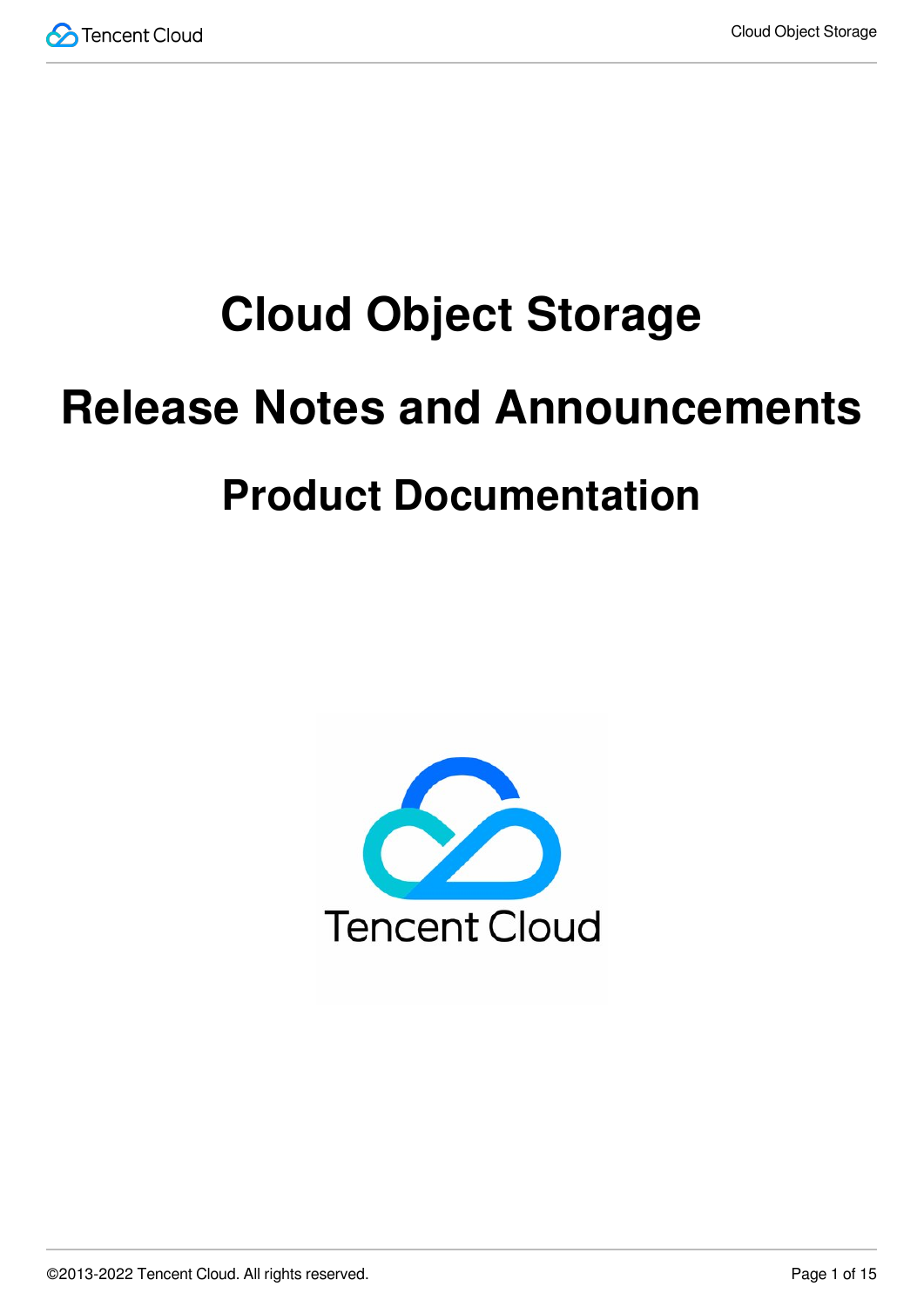

#### Copyright Notice

©2013-2019 Tencent Cloud. All rights reserved.

Copyright in this document is exclusively owned by Tencent Cloud. You must not reproduce, modify, copy or distribute in any way, in whole or in part, the contents of this document without Tencent Cloud's the prior written consent.

Trademark Notice

### **C** Tencent Cloud

All trademarks associated with Tencent Cloud and its services are owned by Tencent Cloud Computing (Beijing) Company Limited and its affiliated companies. Trademarks of third parties referred to in this document are owned by their respective proprietors.

#### Service Statement

This document is intended to provide users with general information about Tencent Cloud's products and services only and does not form part of Tencent Cloud's terms and conditions. Tencent Cloud's products or services are subject to change. Specific products and services and the standards applicable to them are exclusively provided for in Tencent Cloud's applicable terms and conditions.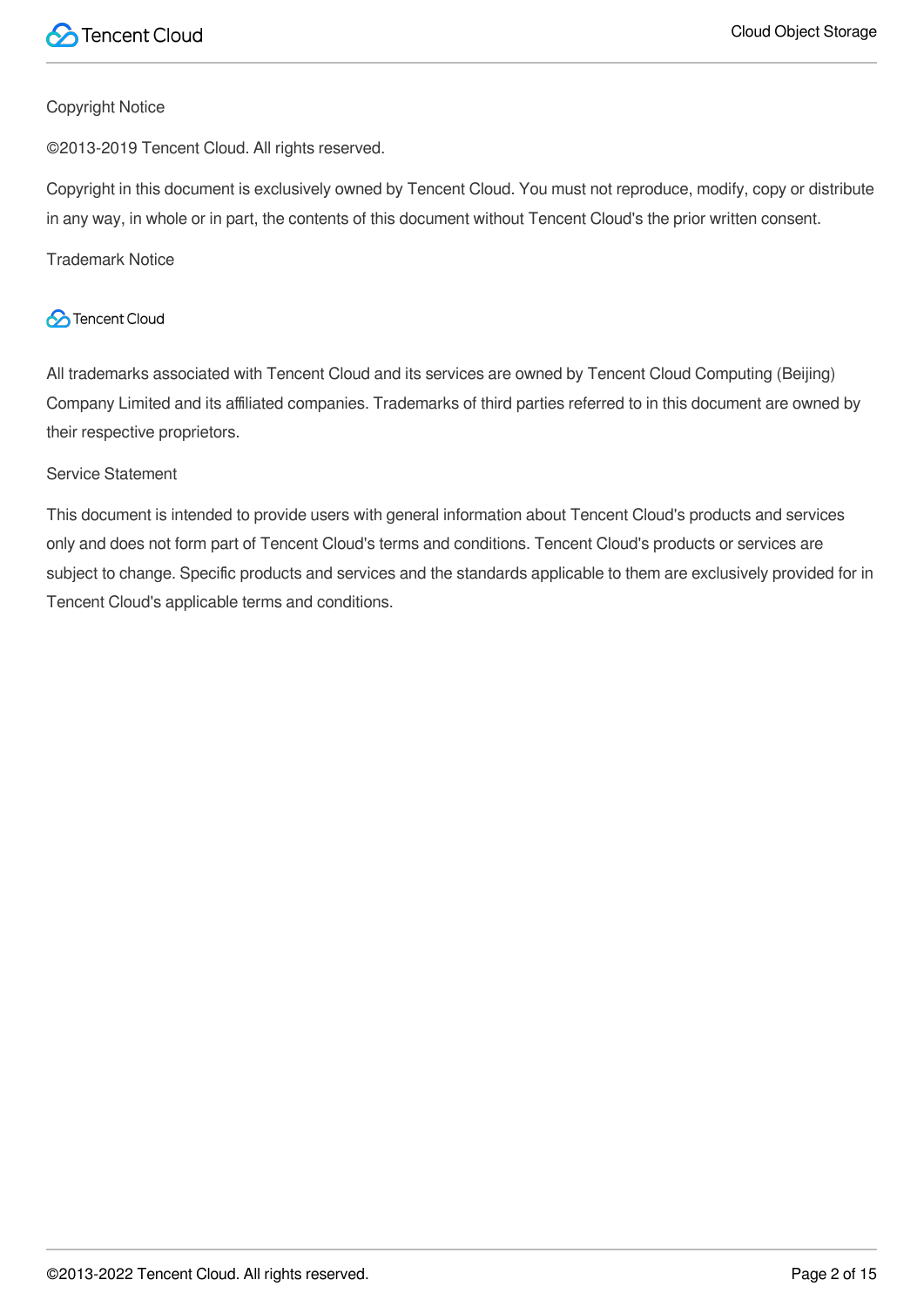### **Contents**

### Release Notes and [Announcements](#page-3-0)

**[Announcements](#page-3-1)** 

COS Will Stop Supporting New Default [CDN Acceleration](#page-3-2) Domains

[Release](#page-5-0) Notes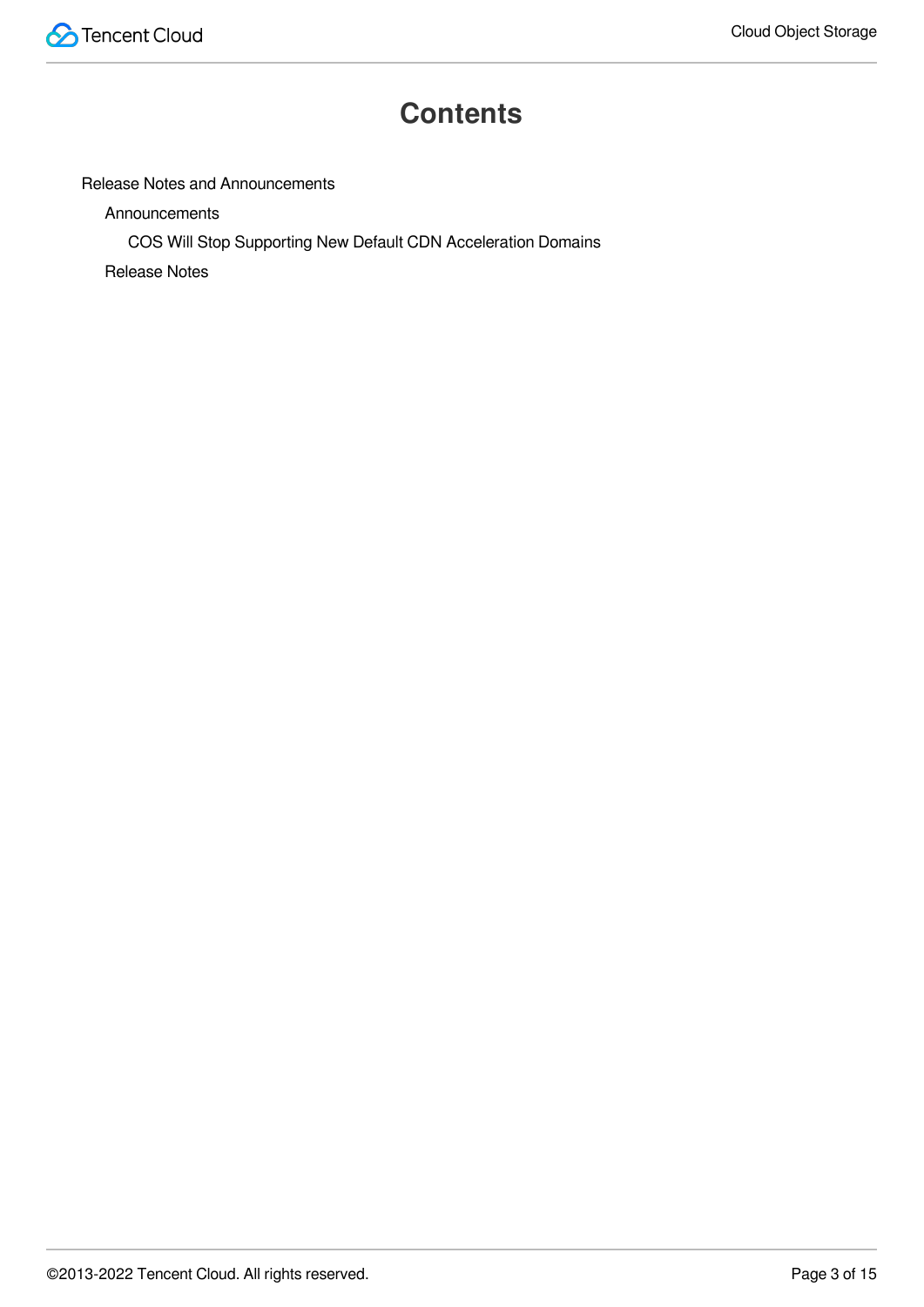# <span id="page-3-2"></span><span id="page-3-1"></span><span id="page-3-0"></span>Release Notes and Announcements **Announcements** COS Will Stop Supporting New Default CDN Acceleration Domains

Last updated 2022-06-06 10:59:16

Starting from May 9, 2022, COS will stop supporting default CDN acceleration domains for buckets that have never used them. This change will not affect buckets that are using or once used default CDN acceleration domains. However, we recommend you switch to custom CDN acceleration domains instead. To learn more about CDN acceleration, see Setting CDN [Acceleration.](https://intl.cloud.tencent.com/document/product/436/18670)

The change will affect users differently.

#### **New COS user**

COS will not support default CDN acceleration domains for COS users registered after May 9, 2022.

#### **Existing COS user**

| <b>Bucket</b>                           | Support for Default CDN Acceleration Domain                                                     |
|-----------------------------------------|-------------------------------------------------------------------------------------------------|
| New buckets                             | COS will not support default CDN acceleration domains for<br>buckets created after May 9, 2022. |
| Existing buckets that have never used   | COS will not support default CDN acceleration domains for                                       |
| default CDN acceleration domains        | buckets that have never used them before May 9, 2022.                                           |
| Existing buckets that once used default | Buckets that used default CDN acceleration domains before May                                   |
| CDN acceleration domains                | 9, 2022 can continue to use them.                                                               |
| Existing buckets that are using default | Buckets that are using default CDN acceleration domains can                                     |
| CDN acceleration domains                | continue to use them after May 9, 2022.                                                         |

#### **Viewing default CDN acceleration domains**

Buckets that are using or once used default CDN acceleration domains can continue to use them after May 9, 2022. You can view the default CDN acceleration domains under your account via two methods.

#### **Method 1: via the COS console**

1. Log in to the COS [console.](https://console.cloud.tencent.com/cos5)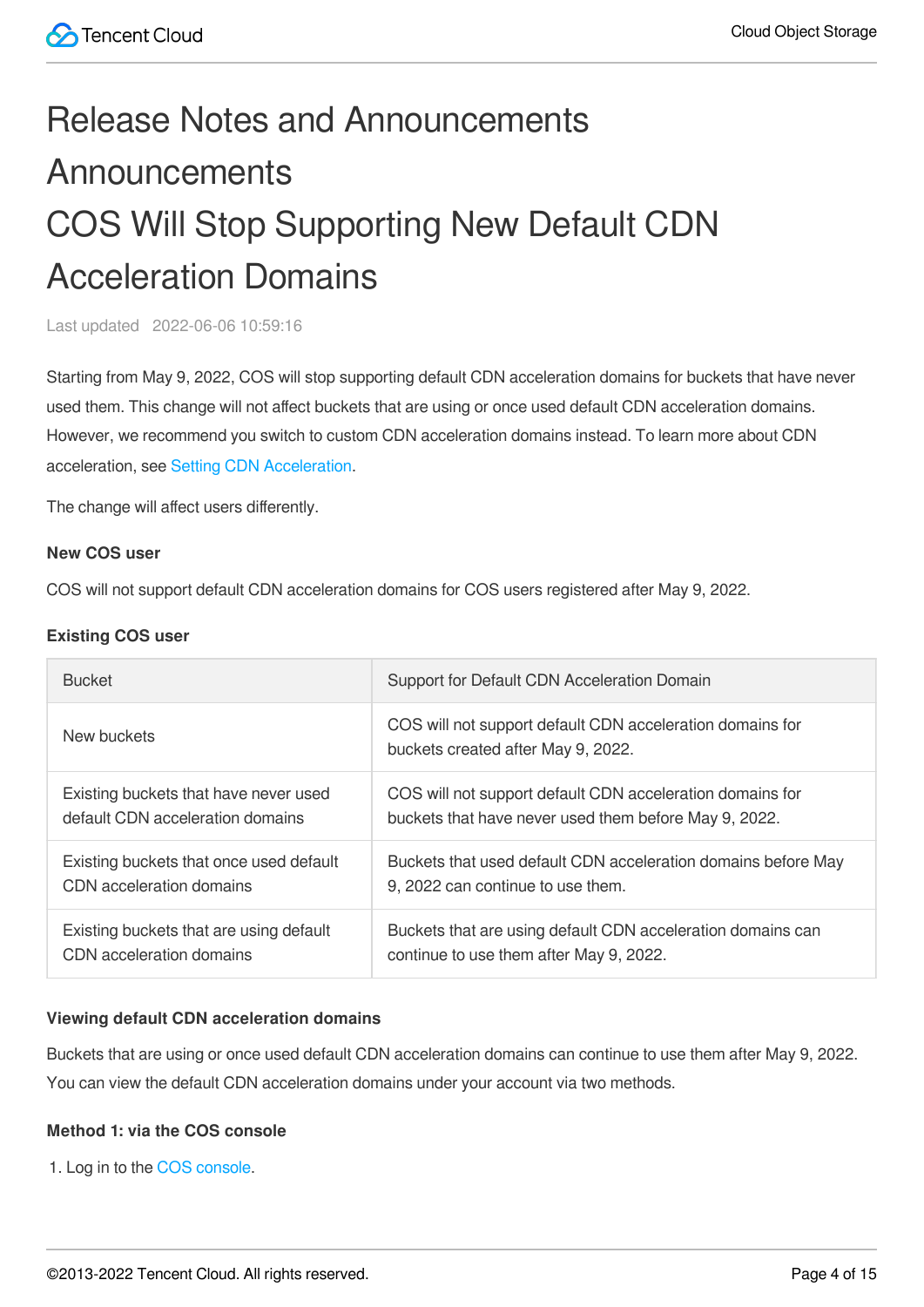2. Go to **Bucket List**, click a bucket, and go to **Domains and Transfer** > **Default CDN Acceleration Domain** to view the enabled default CDN acceleration domain of the bucket. If the domain is disabled, you can view it in the CDN [console](https://console.cloud.tencent.com/cdn/domains).

| <b>Basic Configuration</b> | Access Control           | Cache Configuration                                                           | Origin-pull Configuration              | HTTPS Configuration | Advanced Configuration |
|----------------------------|--------------------------|-------------------------------------------------------------------------------|----------------------------------------|---------------------|------------------------|
|                            |                          |                                                                               |                                        |                     |                        |
|                            | <b>Basic Information</b> |                                                                               |                                        |                     |                        |
|                            |                          | You can modify the domain name basic configuration as needed. Description [2] |                                        |                     |                        |
|                            | Region (i)               | Chinese Mainland                                                              |                                        |                     |                        |
|                            | Acceleration Domain Name | <b>STATE COLOR</b>                                                            | 919.file.mygcloud.com                  |                     |                        |
|                            | CNAME                    | Not Required (i)                                                              |                                        |                     |                        |
|                            | Creation Time            | 2021-10-27 17:08:07                                                           |                                        |                     |                        |
|                            | Project <b>①</b>         | Default Project                                                               |                                        |                     |                        |
|                            | Acceleration Type        | Webpage file download (i)                                                     |                                        |                     |                        |
|                            | $IPv6$ Access $(i)$      |                                                                               | Enable it to allow access through IPv6 |                     |                        |
|                            | Tag                      | $\mathcal{P}^{\ast}$                                                          |                                        |                     |                        |
|                            |                          |                                                                               |                                        |                     |                        |

#### **Method 2: via the CDN console**

Go to the CDN [console](https://console.cloud.tencent.com/cdn/domains) > **Domain Management** to view the default CDN acceleration domains you used or are using. If a domain is in the format of ".file.myqcloud.com" and its origin type is "Tencent Cloud COS Origin", then its corresponding bucket can continue to use the default CDN acceleration domain.

#### **Note**

Buckets whose default CDN acceleration domains are disabled as of May 9, 2022 can continue to use the domains. However, the CDN console does not keep records of deleted CDN acceleration domains. Therefore, buckets whose default CDN acceleration domains are deleted can no longer use them after May 9, 2022.

| <b>Create a Distribution</b><br>Batch Operation $\Psi$ |                          |                     |              |                             |                  | Separate keywords wit |
|--------------------------------------------------------|--------------------------|---------------------|--------------|-----------------------------|------------------|-----------------------|
| Domain                                                 | Acceleration T<br>Type   | Status <sup>T</sup> | CNAME (i)    | Origin Type T               | Service Region   | Operation             |
| ?919.file.mygcloud.com<br>石                            | Webpage file<br>download | ( Disabled          | Not Required | Tencent Cloud COS<br>Origin | Chinese Mainland | Manage Cop            |
| 19.file.mygcloud.com                                   | Webpage file<br>download | <b>⊙</b> Enabled    | Not Required | Tencent Cloud COS<br>Origin | Chinese Mainland | Manage Cop            |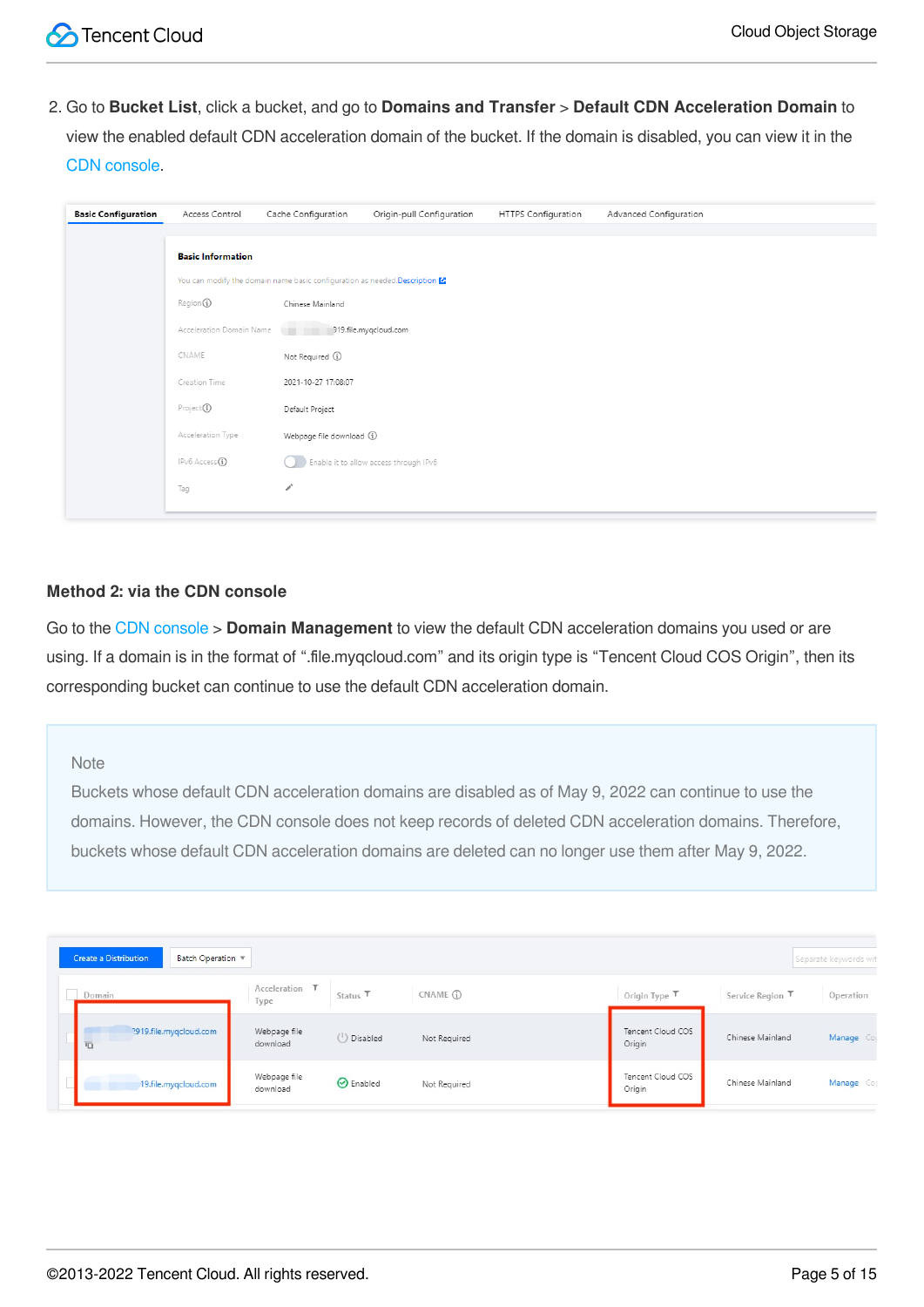# <span id="page-5-0"></span>Release Notes

Last updated 2021-09-01 16:42:08

# May 2021

| Update                          | <b>Description</b>                                                                                                                   | Release<br>Date | Document                                       |
|---------------------------------|--------------------------------------------------------------------------------------------------------------------------------------|-----------------|------------------------------------------------|
| Launched<br>Diagnostic Tool     | A web tool for troubleshooting error requests                                                                                        | 2021-05-27      | Diagnostic<br>Tool                             |
| Launched CDN<br>Log Backup      | An SCF-based feature that helps users save CDN<br>logs to COS to monitor and analyze access behaviors,<br>service quality, and more. | 2021-05-24      | <b>CDN Log</b><br><b>Backup</b>                |
| Launched TDMQ<br>Message Backup | An SCF-based feature that helps users save TDMQ<br>messages to COS to facilitate data analysis and<br>downloads.                     | 2021-05-24      | <b>TDMQ</b><br><b>Message</b><br><b>Backup</b> |

# April 2021

| Update                            | <b>Description</b>                                                                                                                                                                                                | Release<br>Date | Document                                         |
|-----------------------------------|-------------------------------------------------------------------------------------------------------------------------------------------------------------------------------------------------------------------|-----------------|--------------------------------------------------|
| Launched Log<br>Cleansing         | An SCF-based feature for log processing. If you<br>upload logs or enable Logging, the cloud function<br>preset by COS will be triggered, which cleanses logs<br>using the SQL expression you set in the function. | 2021-04-02      | Log<br>Cleansing                                 |
| Launched CKafka<br>Message Backup | An SCF-based feature that helps users save CKafka<br>messages to COS to facilitate data analysis and<br>downloads.                                                                                                | 2021-04-02      | <b>CKafka</b><br><b>Message</b><br><b>Backup</b> |

# February 2021

| Update | Description | Release<br>Date | <b>Document</b> |
|--------|-------------|-----------------|-----------------|
|--------|-------------|-----------------|-----------------|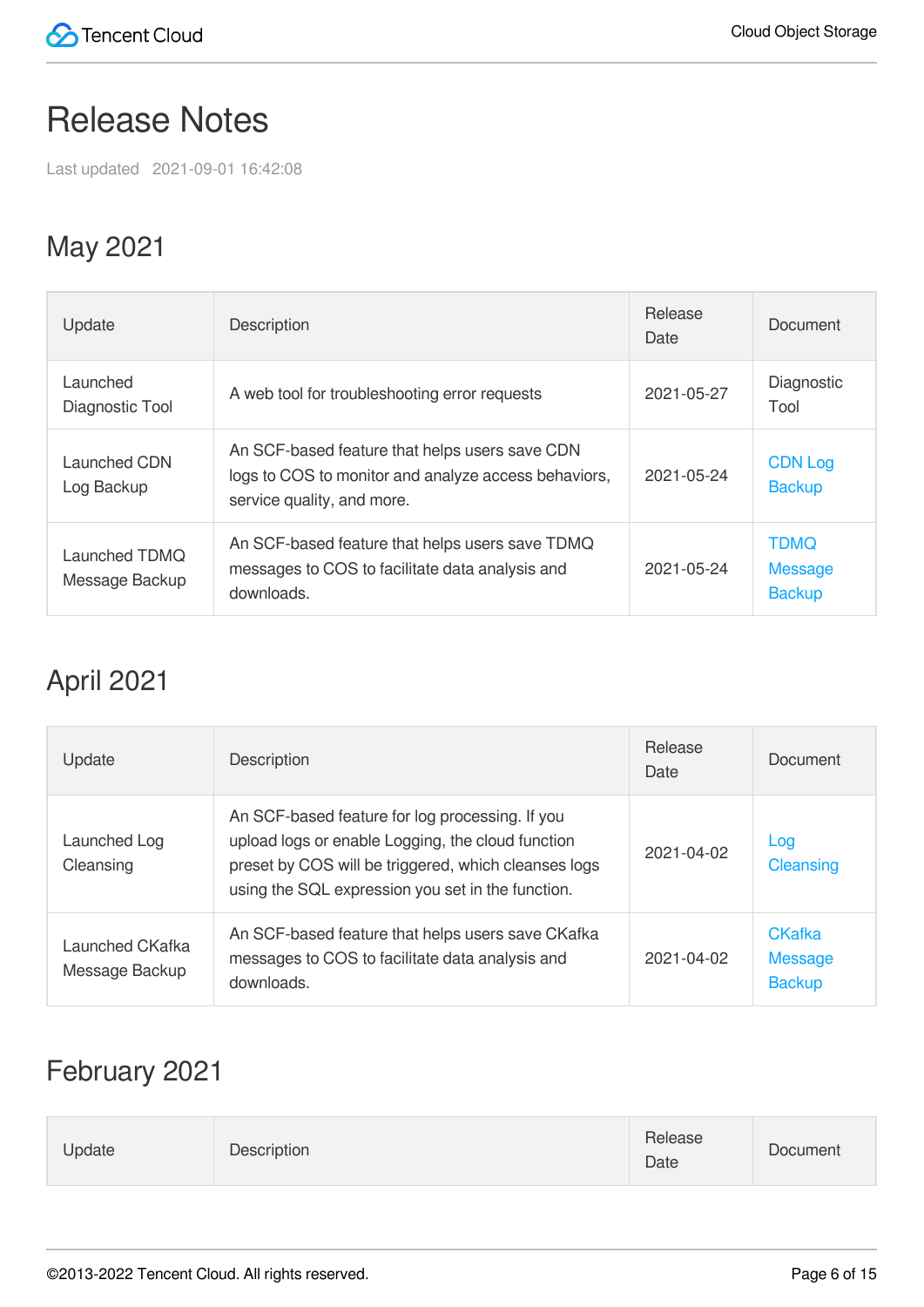

| Update                            | Description                                                                                        | Release<br>Date | <b>Document</b>                               |
|-----------------------------------|----------------------------------------------------------------------------------------------------|-----------------|-----------------------------------------------|
| Launched Cloud<br>Database Backup | An SCF-based feature that helps save TencentDB<br>backups to COS to avoid data loss or corruption. | 2021-02-02      | Setting<br>Cloud<br>Database<br><b>Backup</b> |

# January 2021

| Update                                                       | Description                                                                                                                                                | Release<br>Date  | Document                                                                                         |
|--------------------------------------------------------------|------------------------------------------------------------------------------------------------------------------------------------------------------------|------------------|--------------------------------------------------------------------------------------------------|
| Image processing<br>supported all<br>public cloud<br>regions | Image processing adds support for overseas public<br>cloud regions. In other words, image processing is<br>now available for all COS public cloud regions. | $2021 - 01 - 20$ | $\cdot$ Image<br>Processing<br>Overview<br>• Regions<br>and<br><b>Access</b><br><b>Endpoints</b> |

### December 2020

| Update                                               | Description                                                                                                                                                                                                                                                      | Release<br>Date | Document                                     |
|------------------------------------------------------|------------------------------------------------------------------------------------------------------------------------------------------------------------------------------------------------------------------------------------------------------------------|-----------------|----------------------------------------------|
| Launched Origin-<br><b>Pull Disaster</b><br>Recovery | Configuring a backup origin server for COS origin-pull<br>is now supported. In this way, if the origin-pull fails,<br>you can quickly switch to the backup origin-pull<br>address to ensure business smoothness.                                                 | 2020-12-28      | Setting<br>Origin-Pull                       |
| Launched the sync<br>origin-pull feature             | If sync origin-pull is enabled, COS will directly pull<br>data from the origin server and return the data to the<br>client without returning the 3xx redirection status code.                                                                                    | 2020-12-17      | Setting<br>Origin-Pull                       |
| Upgraded the<br>COS Batch<br>Operation feature       | 1. Supports copying, adding, and modifying the object<br>tag and metadata during batch copy.<br>2. Optimizes the backend processing logic. Resources<br>are dynamically allocated according to the file quantity,<br>improving the processing efficiency by 50%. | 2020-12-09      | <b>Batch</b><br>Operation<br><b>Overview</b> |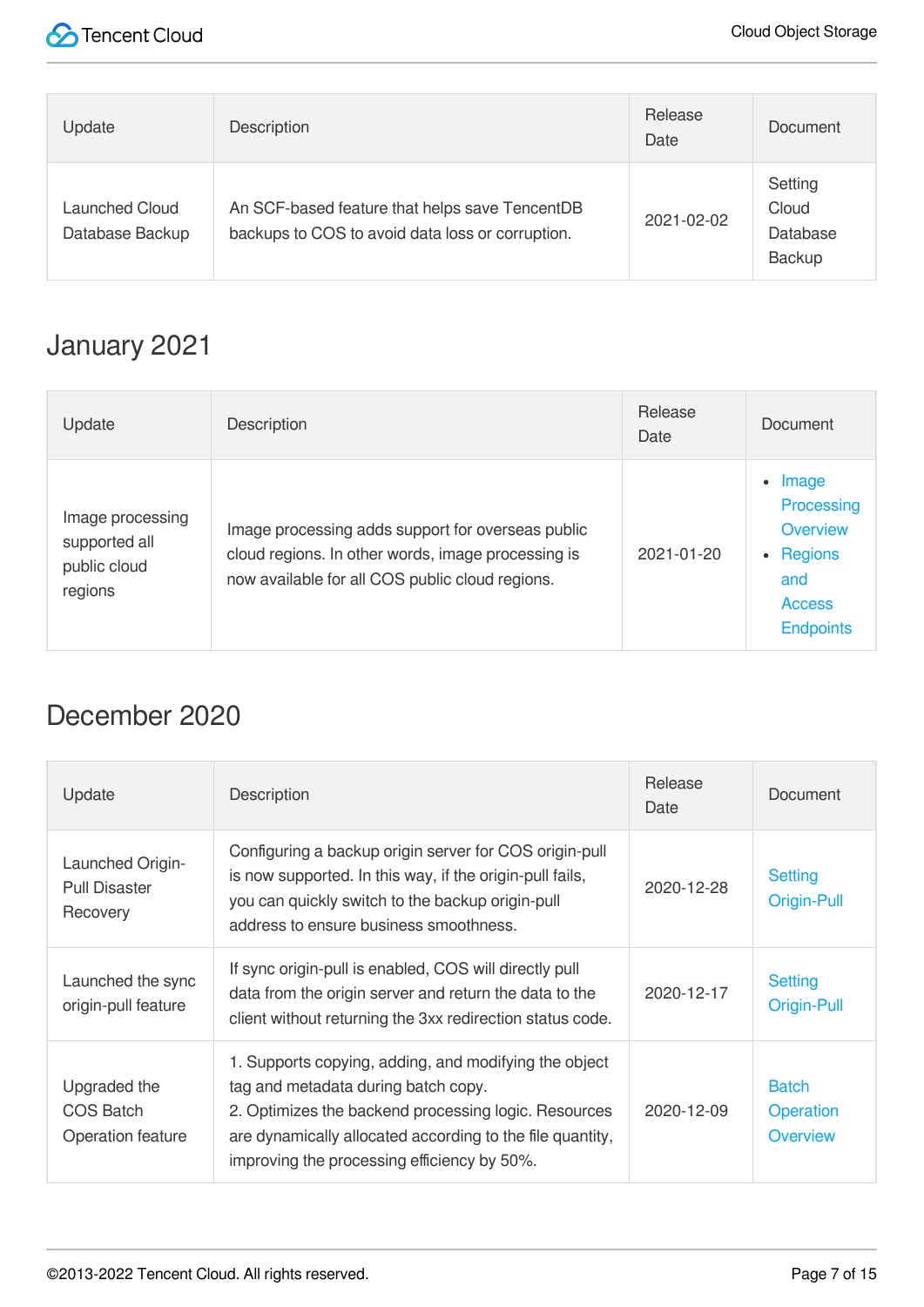

### November 2020

| Update                                           | Description                                                                                                                                                                                                                                                                        | Release<br>Date | Document                                                  |
|--------------------------------------------------|------------------------------------------------------------------------------------------------------------------------------------------------------------------------------------------------------------------------------------------------------------------------------------|-----------------|-----------------------------------------------------------|
| Released<br><b>COSDistCp</b>                     | COSDistCp is a MapReduce-based distributed file<br>copy tool mainly used for data copy between HDFS<br>and COS.                                                                                                                                                                    | 2020-11-27      | <b>COSDistCp</b><br>Tool                                  |
| Launched the<br><b>CSG</b> feature               | Cloud Storage Gateway (CSG) is a hybrid cloud<br>storage service provided by Tencent Cloud. You can<br>configure a CSG instance for a bucket in COS, and<br>then the bucket can be mounted to any of your CVM<br>instances as a storage device in the form of a<br>network folder. | 2020-11-21      |                                                           |
| Launched<br><b>INTELLIGENT</b><br><b>TIERING</b> | The INTELLIGENT TIERING storage class provides<br>a hot/cold data tiering mechanism. It can<br>automatically switch the hot and cold tiers of your<br>data according to the data access mode, thereby<br>reducing your storage costs.                                              | 2020-11-12      | <b>Overview -</b><br><b>INTELLIGENT</b><br><b>TIERING</b> |

# September 2020

| Update                                                                           | Description                                                                                                                                                                                                                                                                                    | Release<br>Date | Document                                                 |
|----------------------------------------------------------------------------------|------------------------------------------------------------------------------------------------------------------------------------------------------------------------------------------------------------------------------------------------------------------------------------------------|-----------------|----------------------------------------------------------|
| Iterated the<br>lifecycle feature<br>and launched the<br>bucket overview<br>page | 1. The lifecycle feature supports transitioning the<br>historical versions of files to other storage classes.<br>2. The COS console provides a global overview of<br>individual buckets, allowing you to view the usage,<br>basic bucket information, and feature and alarm<br>configurations. | 2020-09-28      | <b>Setting</b><br>Lifecycle<br><b>Bucket</b><br>Overview |
| Launched DEEP<br><b>ARCHIVE</b>                                                  | The DEEP ARCHIVE storage class provided by COS<br>enables you to archive massive amounts of data for a<br>long time. It offers high cost-effectiveness comparable<br>to that of tape storage to reduce your long-term<br>storage costs.                                                        | 2020-09-16      | Overview -<br><b>DEEP</b><br><b>ARCHIVE</b>              |

# August 2020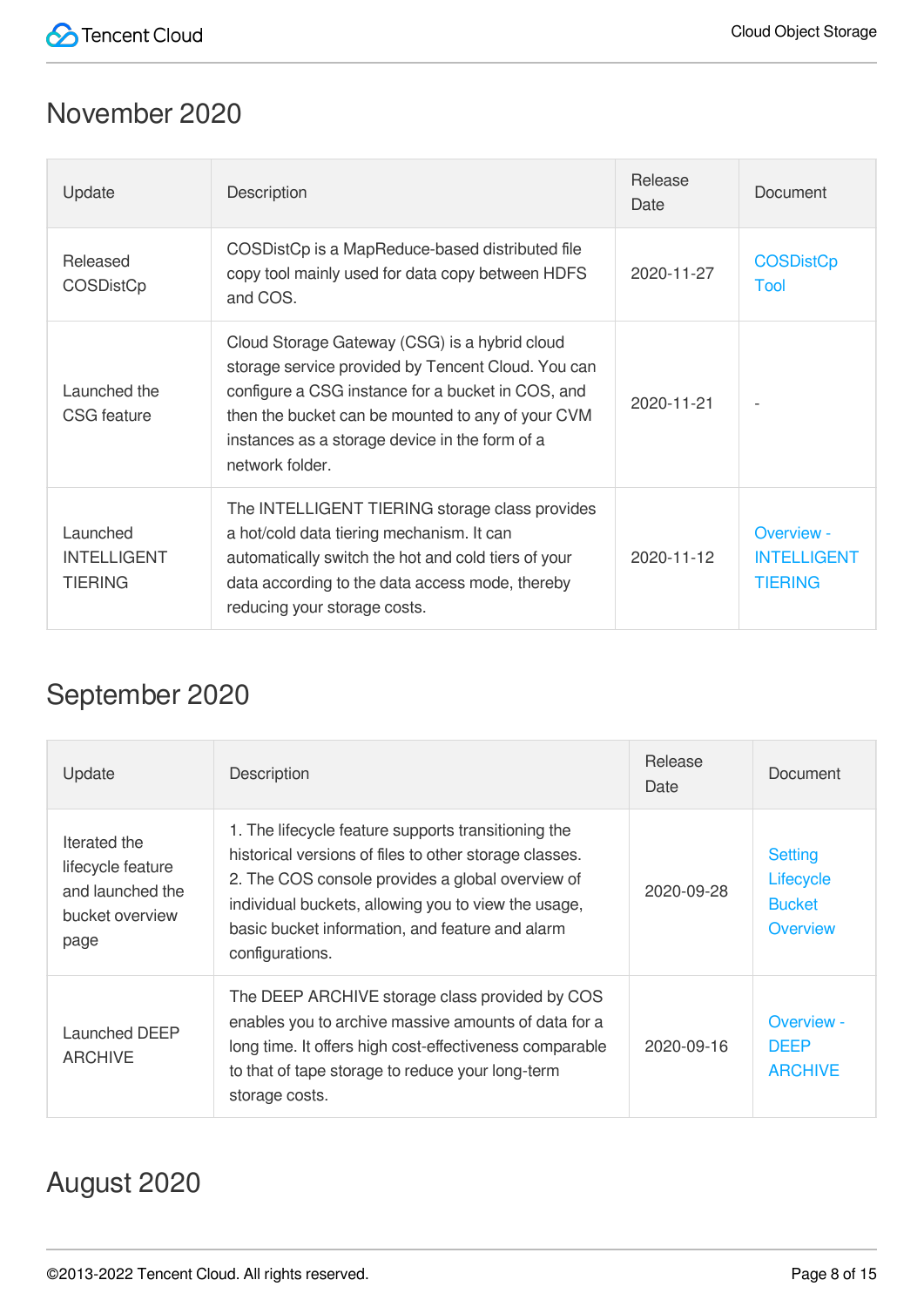

| Update                                                 | <b>Description</b>                                                                                                                                                                                       | Release<br>Date | Document                                                     |
|--------------------------------------------------------|----------------------------------------------------------------------------------------------------------------------------------------------------------------------------------------------------------|-----------------|--------------------------------------------------------------|
| Iterated the origin-<br>pull and lifecycle<br>features | 1. You can set the specific path to redirect to after an<br>origin-pull rule is triggered and configure multiple<br>origin-pull rules.<br>2. Lifecycle rules can be applied to specified object<br>tags. | 2020-08-05      | Setting<br><b>Origin-Pull</b><br><b>Setting</b><br>Lifecycle |

# July 2020

| Update                                     | Description                                                                                                                                             | Release<br>Date | Document                           |
|--------------------------------------------|---------------------------------------------------------------------------------------------------------------------------------------------------------|-----------------|------------------------------------|
| Launched the<br>CDN cache purge<br>feature | CDN cache purge is a data purge feature provided by<br>COS based on the SCF service. It can automatically<br>purge the data cached on CDN edge servers. | 2020-07-01      | <b>CDN Cache</b><br><b>Purging</b> |

### March 2020

| Update                                                                                               | Description                                                                                                                                                                                                                                                                                                                                                                                                                    | Release<br>Date | Document                                                                                        |
|------------------------------------------------------------------------------------------------------|--------------------------------------------------------------------------------------------------------------------------------------------------------------------------------------------------------------------------------------------------------------------------------------------------------------------------------------------------------------------------------------------------------------------------------|-----------------|-------------------------------------------------------------------------------------------------|
| Launched the<br>features of object<br>tagging and file<br>decompression<br>Redesigned the<br>console | 1. The overview page on the console has been<br>redesigned, allowing you to access Cloud Monitor<br>alarm settings, service release notes, and<br>associated services.<br>2. The file decompression feature is available.<br>3. The object tagging feature is available, enabling<br>you to group and manage objects stored in COS<br>using tags.<br>4. The bucket list now supports sorting, filter by<br>region, and export. | 2020-03-30      | <b>Object Tagging</b><br>Overview<br>File<br>Decompression<br><b>Billing</b><br><b>Overview</b> |
| Launched the<br>image processing<br>feature                                                          | COS is integrated with Cloud Infinite media<br>solutions to offer various features such as image<br>processing, moderation, and recognition. You can<br>process media data through the COS upload and<br>processing APIs.                                                                                                                                                                                                      | 2020-03-13      | Image<br>Processing<br><b>Overview</b>                                                          |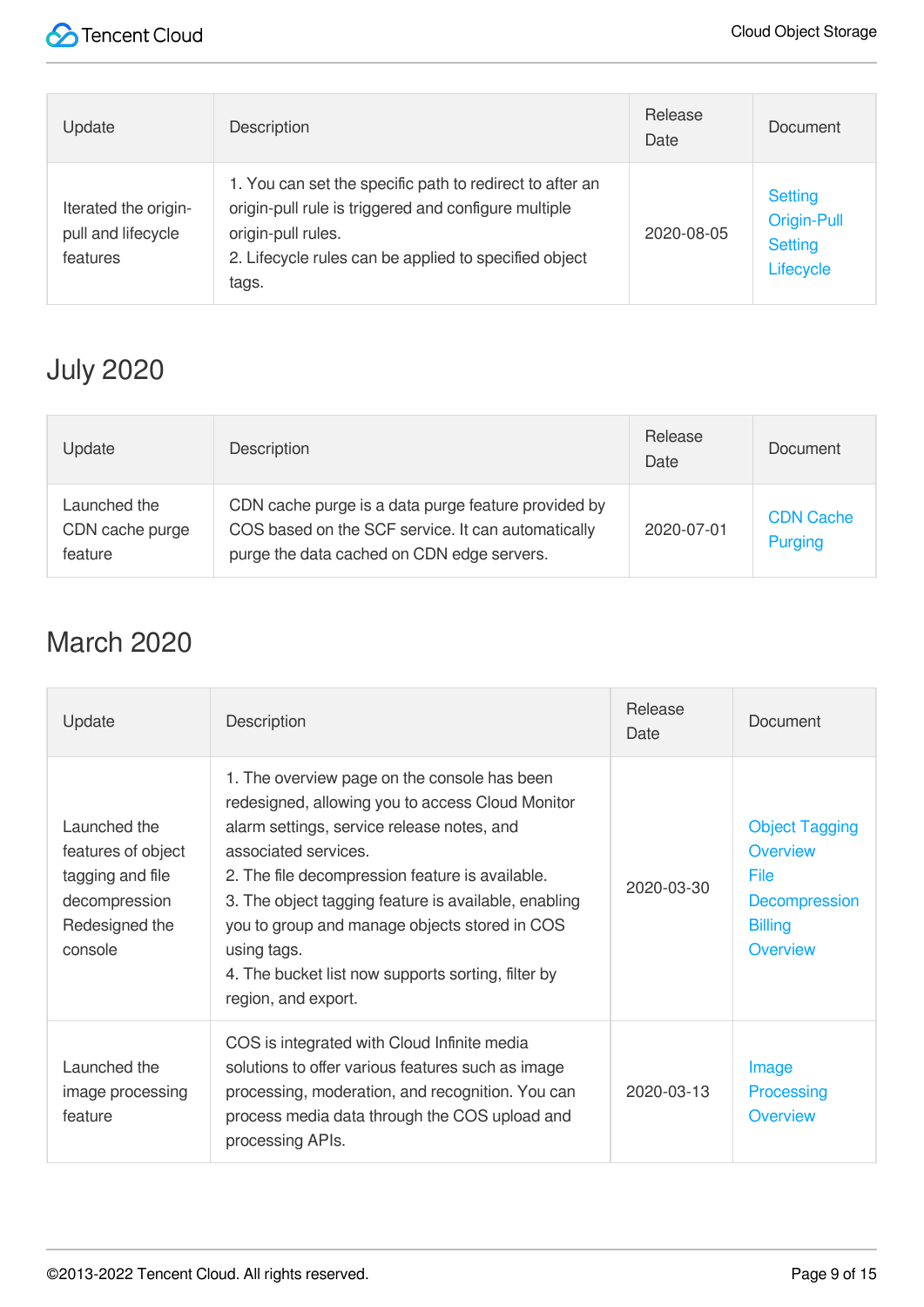

| Update                                            | Description                                                                                                                                                                                                                              | Release<br>Date | Document                                  |
|---------------------------------------------------|------------------------------------------------------------------------------------------------------------------------------------------------------------------------------------------------------------------------------------------|-----------------|-------------------------------------------|
| Launched the<br>global<br>acceleration<br>feature | Tencent Cloud COS now offers global acceleration<br>so that end users around the globe can quickly<br>access your bucket, giving you a better business<br>experience with higher business access success<br>rate and business stability. | 2020-03-10      | Global<br>Acceleration<br><b>Overview</b> |

### December 2019

| Update                                             | <b>Description</b>                                                                                                                                          | Release<br>Date | Document                                                |
|----------------------------------------------------|-------------------------------------------------------------------------------------------------------------------------------------------------------------|-----------------|---------------------------------------------------------|
| Added support for<br>the Nanjing<br>(China) region | COS is available in the new Nanjing (China) Region<br>(ap-nanjing).                                                                                         | 2019-12-19      | <b>Regions and</b><br><b>Access</b><br><b>Endpoints</b> |
| Launched the<br>bucket encryption<br>feature       | By setting bucket encryption, you can now encrypt all<br>newly objects uploaded to a bucket with the specified<br>server-side encryption method by default. | 2019-12-16      | <b>Bucket</b><br><b>Encryption</b><br>Overview          |

# October 2019

| Update                                       | Description                                                                                                                                                                      | Release<br>Date | Document                                     |
|----------------------------------------------|----------------------------------------------------------------------------------------------------------------------------------------------------------------------------------|-----------------|----------------------------------------------|
| Launched the<br>batch operation<br>feature   | The batch operation feature allows you to perform a<br>specified operation on a specified list of objects in a<br>bucket.                                                        | 2019-10-22      | <b>Batch</b><br><b>Operation</b><br>Overview |
| Launched the<br><b>COS Select</b><br>feature | The COS Select feature uses Structured Query<br>Language (SQL) statements to filter the objects stored<br>in COS so as to extract a specific object and get the<br>desired data. | 2019-10-09      | <b>SELECT</b><br>Overview                    |

# August 2019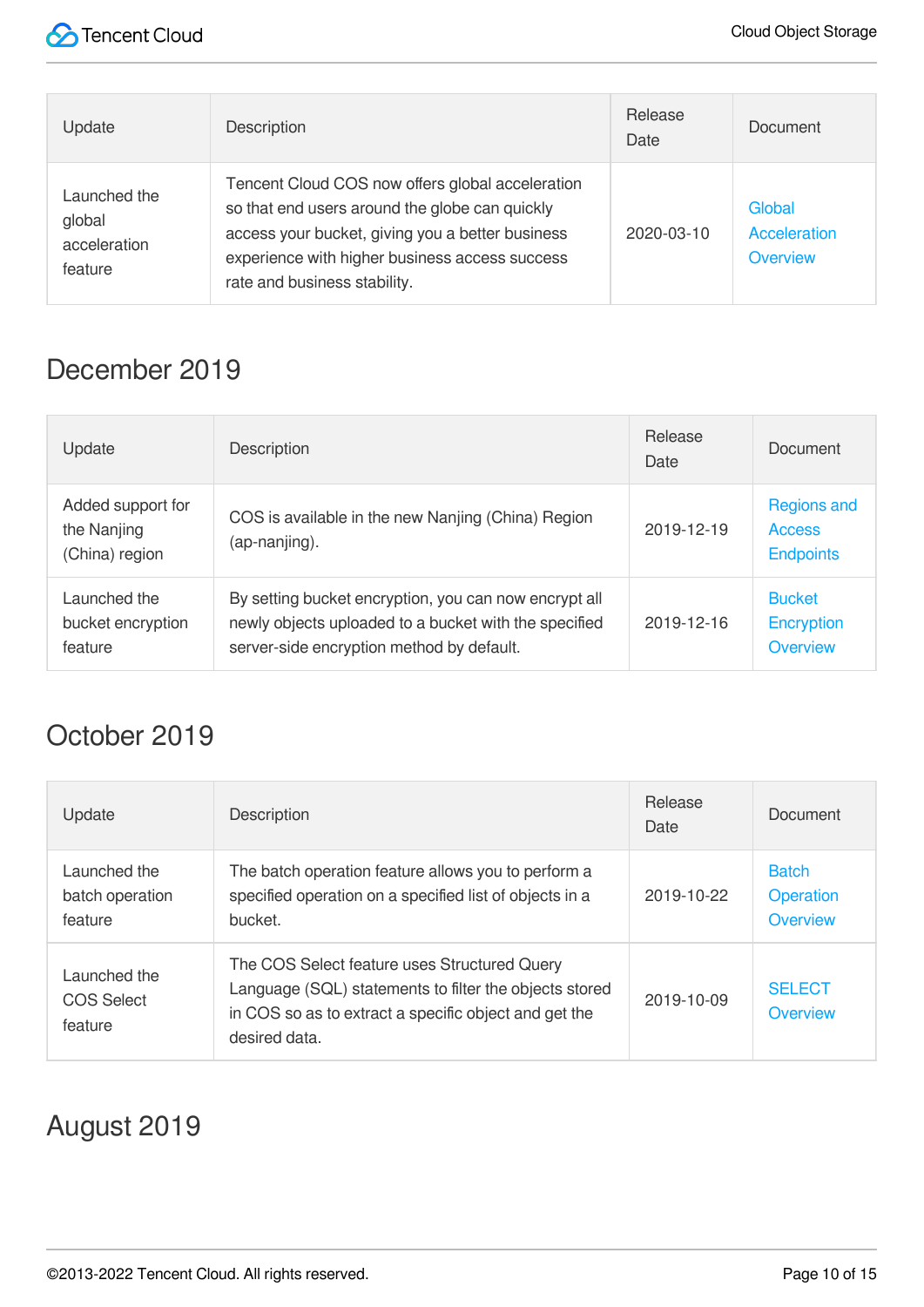

| Update                          | <b>Description</b>                                                                                                                                                                | Release<br>Date | Document                   |
|---------------------------------|-----------------------------------------------------------------------------------------------------------------------------------------------------------------------------------|-----------------|----------------------------|
| Launched the<br>logging feature | The logging feature records access details of the<br>specified source bucket, and store them as log files in<br>the specified destination bucket for better bucket<br>management. | 2019-08-29      | Logging<br><b>Overview</b> |

# June 2019

| Update                                              | Description                                                                                                                                                                    | Release<br>Date | Document                                           |
|-----------------------------------------------------|--------------------------------------------------------------------------------------------------------------------------------------------------------------------------------|-----------------|----------------------------------------------------|
| Launched the<br>versioning feature                  | By enabling versioning, you can store multiple<br>versions of an object in a bucket.                                                                                           | 2019-06-20      | Versioning<br>Overview                             |
| <b>Launched Cross-</b><br><b>Bucket Replication</b> | After a cross-bucket replication rule is configured,<br>incremental objects can be automatically replicated<br>asynchronously from and to buckets across different<br>regions. | 2019-06-20      | Cross-<br><b>Bucket</b><br>Replication<br>Overview |
| Added support for<br>custom endpoints               | You can associate a custom domain name to the<br>current bucket, and access the objects in the bucket<br>via the custom domain name.                                           | 2019-06-10      | Domain<br><b>Name</b><br>Management                |
| Launched the<br>inventory feature                   | Inventory is a feature that helps you manage objects in<br>a bucket and can gradually replace the List API<br>operation in COS.                                                | 2019-06-03      | Inventory<br>Overview                              |

# May 2019

| Update                                    | Description                                                                      | Release<br>Date | Document                             |
|-------------------------------------------|----------------------------------------------------------------------------------|-----------------|--------------------------------------|
| Launched the<br>bucket tagging<br>feature | A tag can be used as an identifier for easier bucket<br>grouping and management. | 2019-05-10      | <b>Bucket Tag</b><br><b>Overview</b> |

# April 2019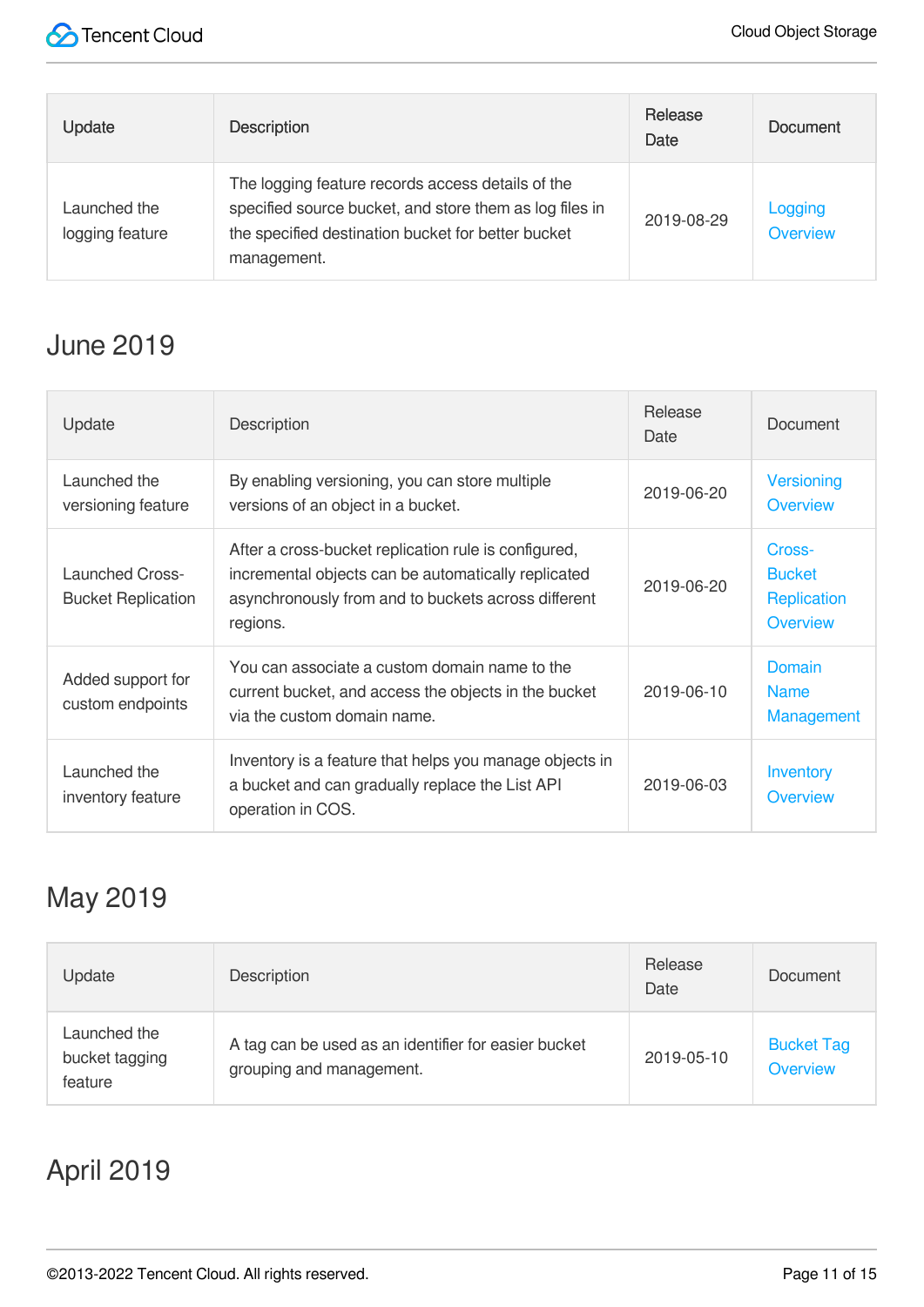

| Update                                                        | Description                                                            | Release<br>Date | <b>Document</b>                                                   |
|---------------------------------------------------------------|------------------------------------------------------------------------|-----------------|-------------------------------------------------------------------|
| Launched the<br>feature of direct<br>upload to COS<br>archive | You can now upload objects directly into COS<br>ARCHIVE storage class. | 2019-04-26      | <b>Direct</b><br><b>Upload to</b><br><b>COS</b><br><b>ARCHIVE</b> |

### November 2018

| Update                                                                                                                   | Description                                                                                                                                                                               | Release<br>Date | Document                                           |
|--------------------------------------------------------------------------------------------------------------------------|-------------------------------------------------------------------------------------------------------------------------------------------------------------------------------------------|-----------------|----------------------------------------------------|
| Cancelled forced<br>popup download<br>prompt for the<br>default domain<br>name in regions<br>outside Chinese<br>mainland | COS now allows users to directly use a domain name<br>provided by Tencent Cloud to open a recognizable<br>object in their browser and no longer requires binding<br>a custom domain name. | 2018-11         |                                                    |
| Optimized the<br>request rate<br>performance                                                                             | COS now fully supports ultra-high access request<br>rates, satisfying the needs of high-frequency access<br>scenarios such as big data computing.                                         | 2018-11         | Request<br>Rate and<br>Performance<br>Optimization |

### October 2018

| Update                                                                                          | Description                                                                                                                                                                                                                                                                                                         | Release<br>Date | Document |
|-------------------------------------------------------------------------------------------------|---------------------------------------------------------------------------------------------------------------------------------------------------------------------------------------------------------------------------------------------------------------------------------------------------------------------|-----------------|----------|
| Added support for<br>managing access<br>permissions<br>through policies<br>and ACL <sub>s</sub> | Users are now able to manage access permissions<br>through policies and ACLs. You can specify who can<br>perform the operation, what operation can be<br>performed, and under what conditions. This helps<br>meet permission management needs in multiple<br>dimensions, both at the team-level and resource-level. | 2018-10         |          |

# August 2018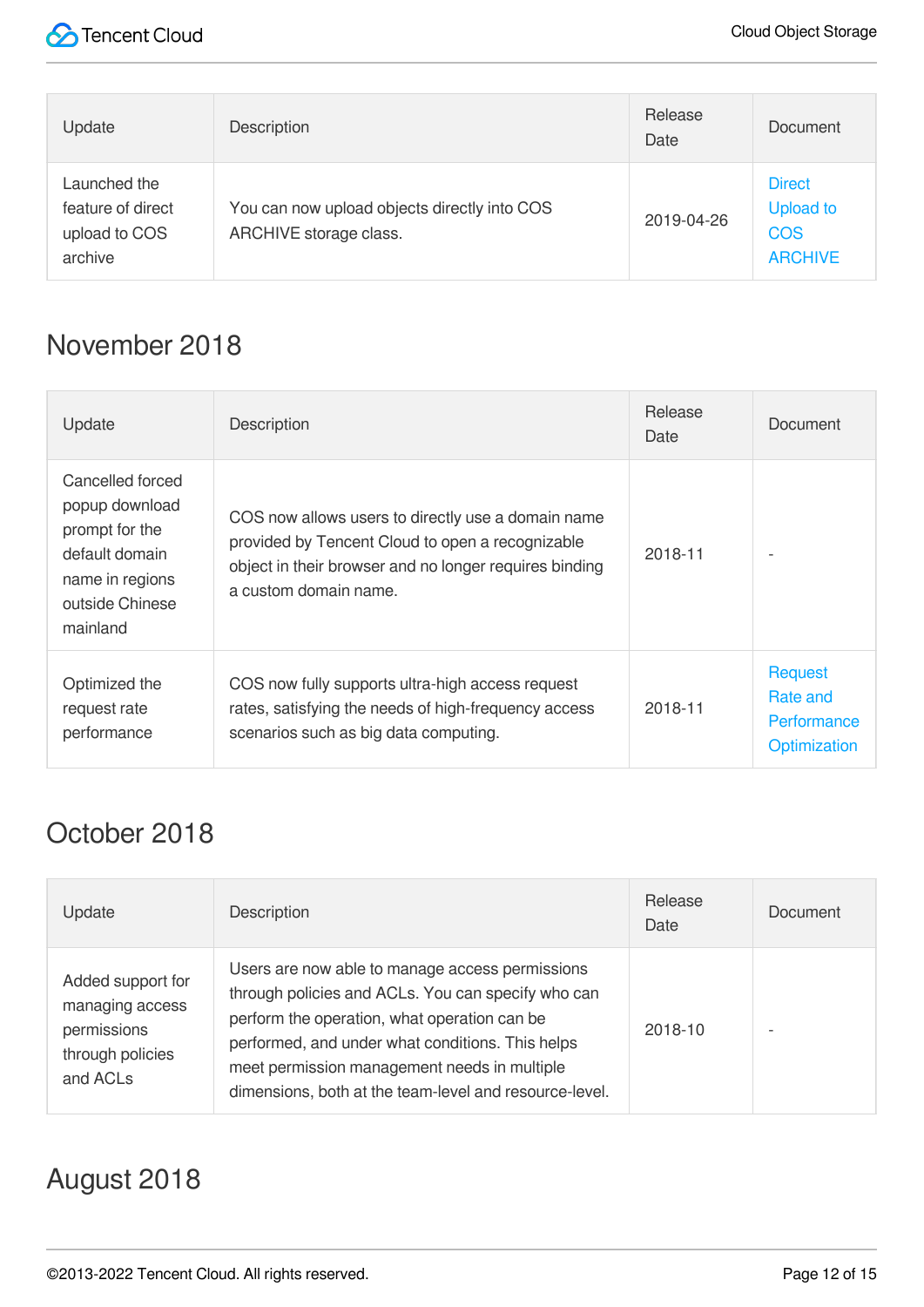| Update                                           | Description                                                                                                                                                                                                                                                                                                                                                                                                                             | Release<br>Date | Document                                                |
|--------------------------------------------------|-----------------------------------------------------------------------------------------------------------------------------------------------------------------------------------------------------------------------------------------------------------------------------------------------------------------------------------------------------------------------------------------------------------------------------------------|-----------------|---------------------------------------------------------|
| Added support for<br>the Tokyo (Japan)<br>region | COS is available in the new Tokyo (Japan) Region<br>(ap-tokyo).                                                                                                                                                                                                                                                                                                                                                                         | 2018-08         | <b>Regions and</b><br><b>Access</b><br><b>Endpoints</b> |
| Provided new<br>COS console in<br><b>Beta</b>    | More new regions are now available. The new console<br>uses new APIs and supports more regions. New<br>features: The new console supports new features such<br>as lifecycle management.<br>Note:<br>1. Documents that describe COS features and<br>examples will be updated as per the new console.<br>2. Subsequently, new features will only be launched in<br>the new console and will no longer be available in the<br>old console. | 2018-08         | Console<br>Overview                                     |

# June 2018

| Update                                                                    | Description                                                                                                                                                                                                                                                                                  | <b>Release</b><br>Date | Document           |
|---------------------------------------------------------------------------|----------------------------------------------------------------------------------------------------------------------------------------------------------------------------------------------------------------------------------------------------------------------------------------------|------------------------|--------------------|
| Released the COS<br>plugin for Hadoop<br>to support big data<br>scenarios | The COS plugin for Hadoop is officially released and<br>can be directly imported into the Hadoop environment.<br>After modifying the `core-site.xml` configuration file,<br>you can directly access data stored in COS over the<br>`cosn://` protocol.                                       | 2018-06                | <b>Hadoop Tool</b> |
| Added support for<br>binding a private<br>bucket to CDN for<br>access     | COS supports access through CDN. In addition to<br>public buckets, you can now also bind private buckets<br>to CDN for access. In addition, after CDN security<br>authentication is enabled, your data will be protected<br>in the CDN edge cache while enjoying global CDN<br>acceleration. | 2018-06                |                    |

# May 2018

| Release<br>Document<br>Description<br>Jpdate<br>Date |  |
|------------------------------------------------------|--|
|------------------------------------------------------|--|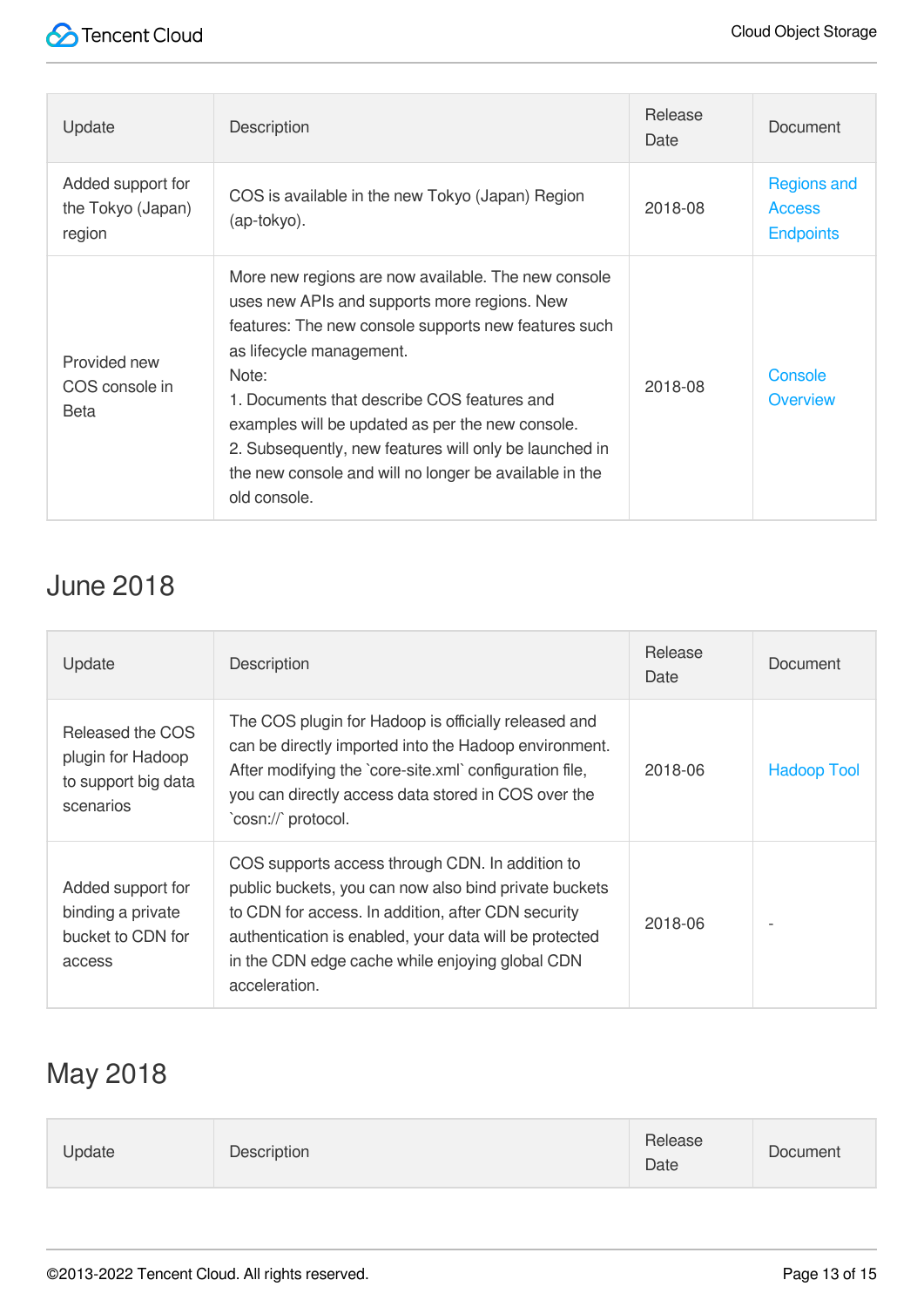

| Update            | Description                                         | Release<br>Date | Document           |
|-------------------|-----------------------------------------------------|-----------------|--------------------|
| Added support for | COS is now available in more new regions around the | 2018-05         | <b>Regions and</b> |
| the Bangkok and   | globe, including Bangkok (ap-bangkok) and Moscow    |                 | <b>Access</b>      |
| Moscow regions    | (eu-moscow) regions.                                |                 | <b>Endpoints</b>   |

# April 2018

| Update                                                                                          | Description                                                                                                                                                                                                                                                                                                                                                                                                                                                                | Release<br>Date | Document                                                |
|-------------------------------------------------------------------------------------------------|----------------------------------------------------------------------------------------------------------------------------------------------------------------------------------------------------------------------------------------------------------------------------------------------------------------------------------------------------------------------------------------------------------------------------------------------------------------------------|-----------------|---------------------------------------------------------|
| Added support for<br>request creation<br>with PATH                                              | In addition to supporting virtual hosted domain names,<br>COS now also supports access through domain name<br>paths. A request to a regional root node `cos.<br>[region].myqcloud.com` will return the bucket and<br>object information of the region. This is compatible<br>with AWS S3 access methods and AWS<br>Authentication V4 signatures. After configuring the<br>corresponding keys and nodes, you can directly<br>access COS by using various S3 code and tools. | 2018-04         |                                                         |
| Added support for<br>the Silicon Valley,<br>Virginia (Ashburn),<br>Seoul, and<br>Mumbai regions | COS is now available in the Silicon Valley (na-<br>siliconvalley), Virginia (Ashburn, na-ashburn), Seoul<br>(ap-seoul), and Mumbai (ap-mumbai) regions.                                                                                                                                                                                                                                                                                                                    | 2018-04         | <b>Regions and</b><br><b>Access</b><br><b>Endpoints</b> |

# December 2017

| Update                                               | Description                                                                                                                                                                       | Release<br>Date | Document                        |
|------------------------------------------------------|-----------------------------------------------------------------------------------------------------------------------------------------------------------------------------------|-----------------|---------------------------------|
| Added support for<br>daily billing of COS<br>traffic | To keep you updated on traffic usage and fees, the<br>billing period for COS traffic is changed from monthly<br>to daily, while other billable items are still billed<br>monthly. | 2017-12-15      | <b>Billable</b><br><b>Items</b> |

# September 2017